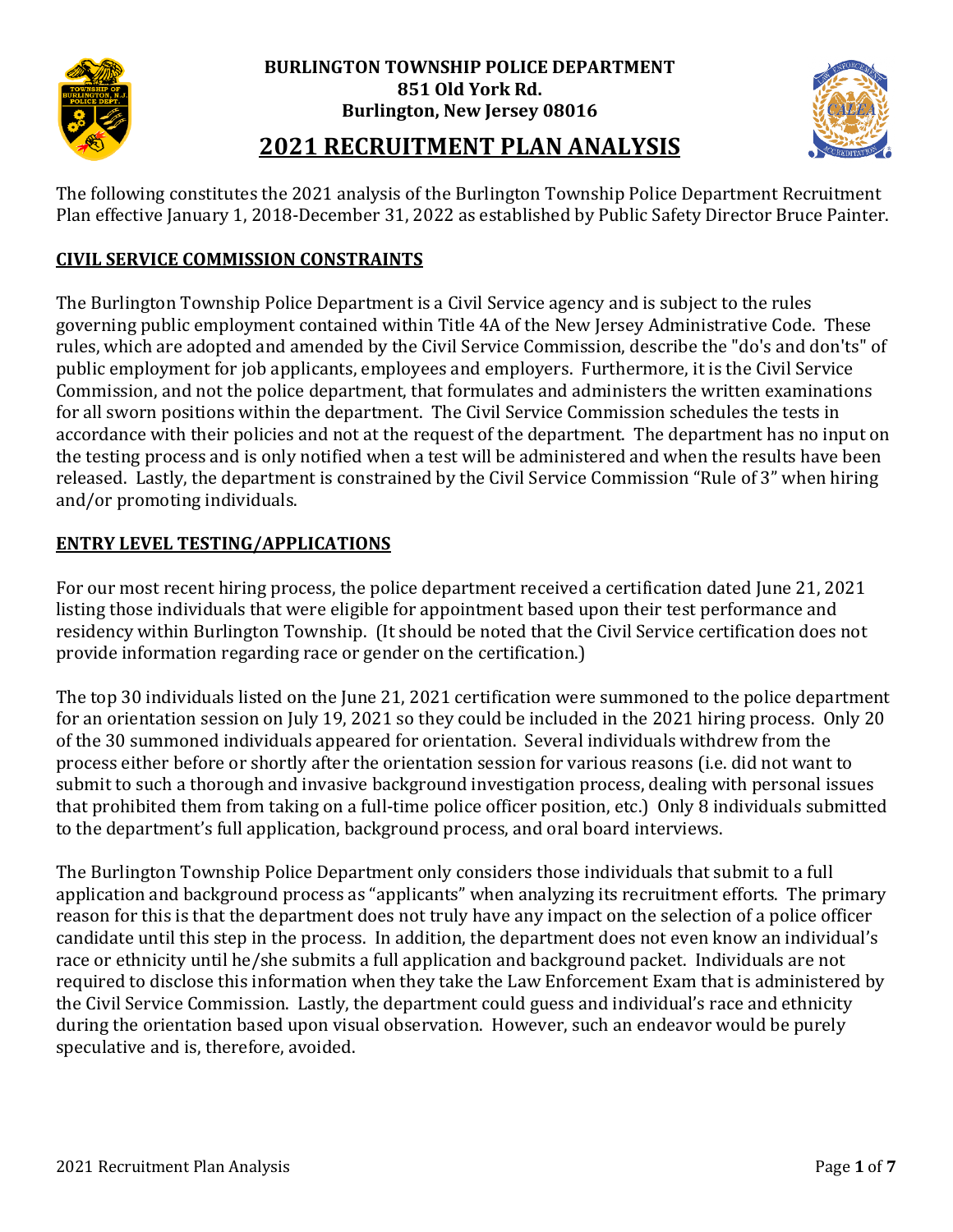



## **2021 RECRUITMENT PLAN ANALYSIS**

#### **DEMOGRAPHIC DATA**

The following charts depict the racial/ethnicity and gender breakdown of the 8 full-time sworn applicants the Burlington Township Police Department had in 2021 in comparison to the racial and gender breakdown of the available workforce based upon Census estimates.



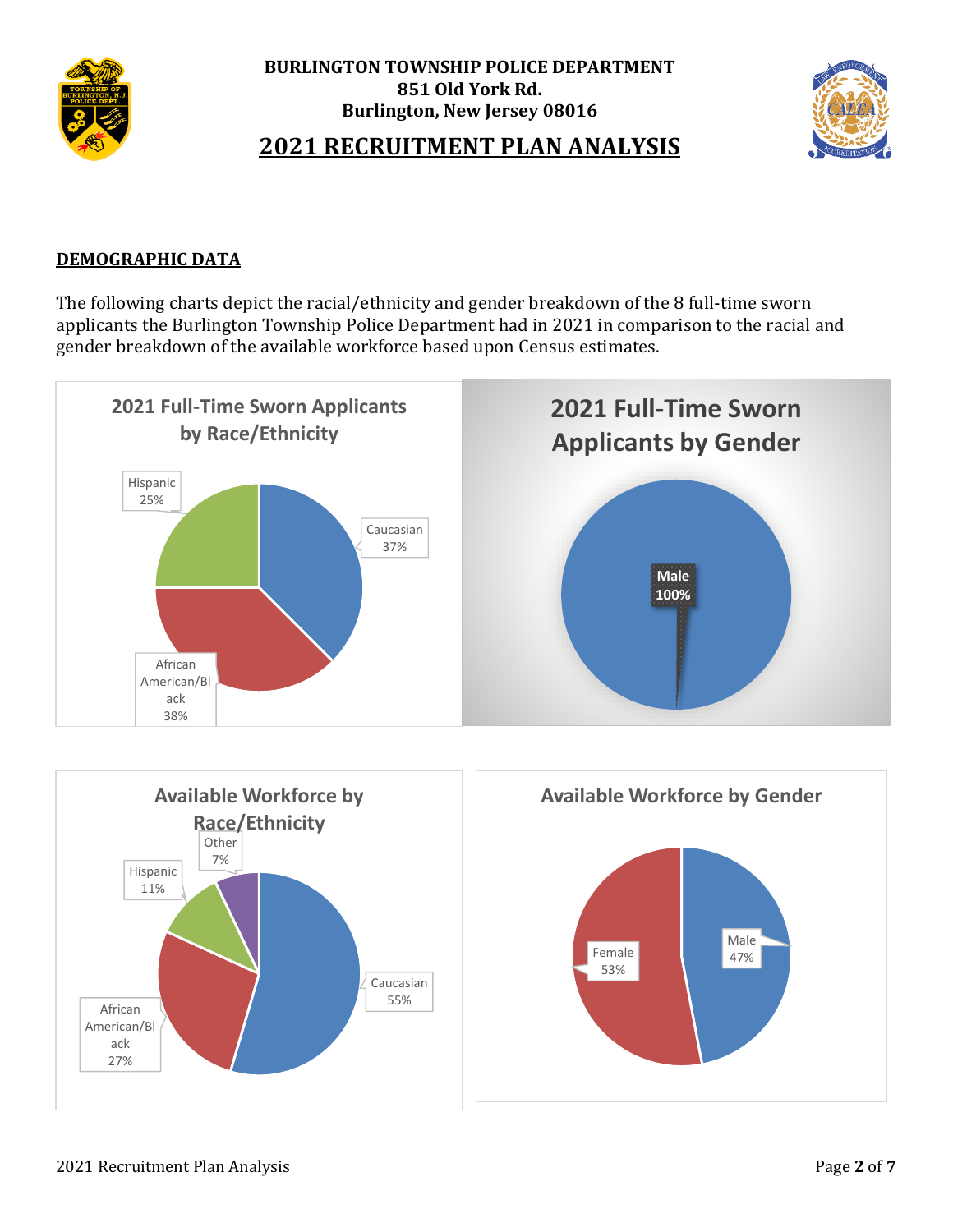



## **2021 RECRUITMENT PLAN ANALYSIS**

The Burlington Township Police Department hired a total of four entry level full-time sworn officers on December 3, 2021 (Badge #'s 121, 122. 123, 124). All four were placed in the Basic Course for Police Officers in Atlantic County.

The following charts depict the racial/ethnicity and gender breakdown of the four full-time sworn officers hired by the Burlington Township Police Department in 2021



On December 31, 2021, the Burlington Township Police Department had a total of 48 full-time sworn officers, and the charts below depict the racial/ethnicity and gender breakdown of those officers.

#### UPDATE CHARTS

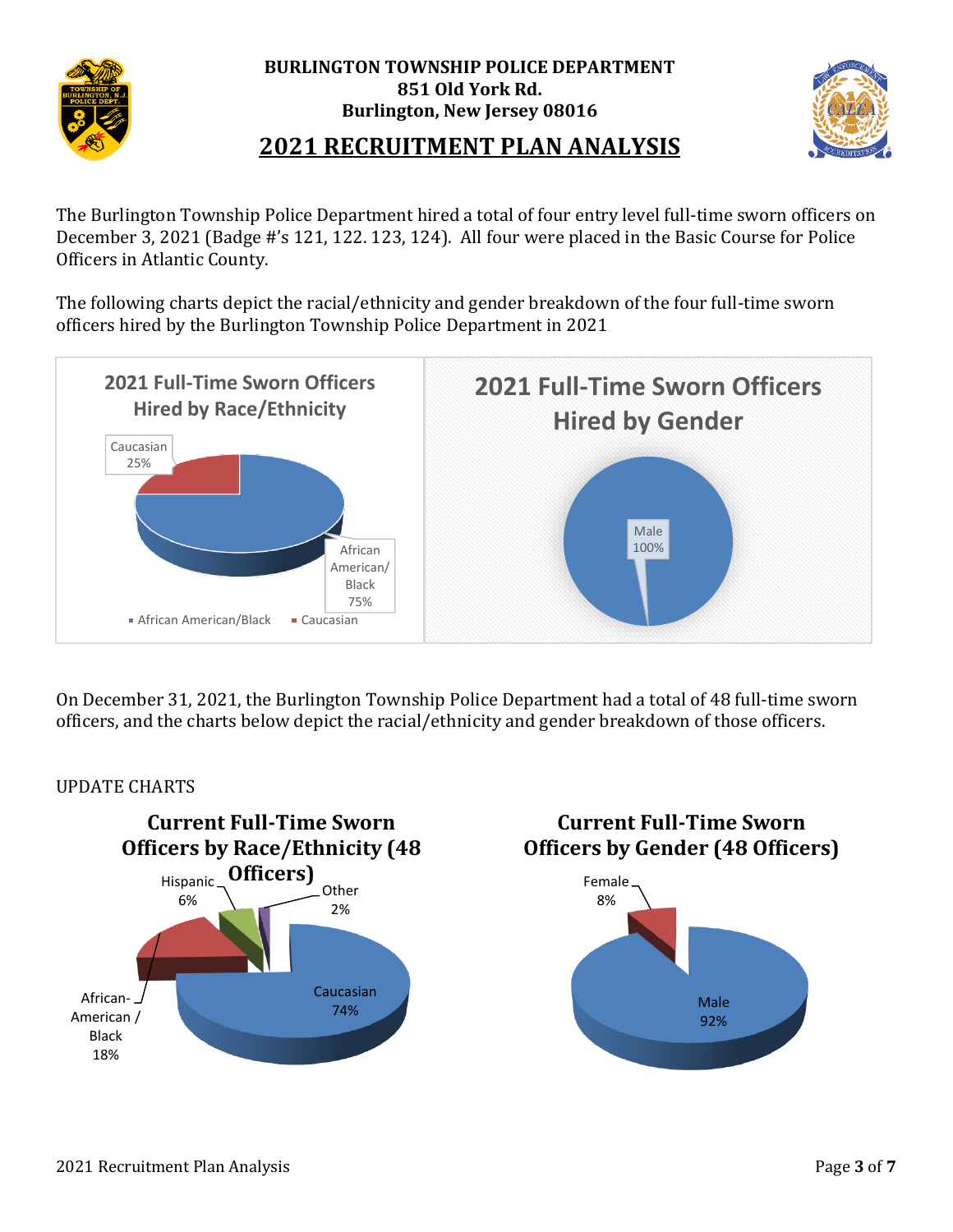



## **2021 RECRUITMENT PLAN ANALYSIS**

#### **PROGRESS TOWARD STATED RECRUITMENT OBJECTIVES IN 2021**

The objectives that PSD Painter enumerated in his Recruitment Plan are as follows:

- Enhance recruitment efforts to attract highly qualified candidates who have a general understanding of service-oriented policing and how the responsibility/expectation of police officers will evolve in the future.
- Enhance recruitment efforts to attract female and minority employees to better represent the available workforce in our community.
- Assure that female and minority employees receive equal promotional opportunities.

The Community Resources Bureau is the organizational component that is most involved in the department's recruiting efforts. Again, due to the constraints of Civil Service, the department's recruiting efforts for full-time sworn positions are essentially limited to encouraging any interested parties (ideally minorities and females) to take the LEE. The department solicits the help of current female and minority employees to recruit viable candidates and represent the department in a positive manner within the community. The department makes a point to attend job fairs and other events in order to promote the department, and it works with community partners, e.g. the school district via the School Resource Officers and local churches via our chaplain program. Lastly, the department maintains a robust internship program that allows college level students to intern with the department in the hopes that they will pursue a career with the Burlington Township Police Department.

Below are some of the events from 2021 during which the Community Resources Bureau and/or other members of the department conducted recruiting efforts and/or positively represented the department in a setting where potential candidates may be, COVID pandemic notwithstanding:

- January 19th: BTPD / BTSD Know Your Rights Presentation 1730-1930 (Virtual)
- January  $21^{st}$  Burlington County Reentry Task Force Meeting 1230-1330 (Zoom Virtual)
- February 2<sup>nd</sup> DVRT Team Meeting (Burlington Twp. PD)
- February 5<sup>th</sup> DV Working Group Meeting (Zoom Virtual)
- February 15<sup>th</sup> Community COVID-19 Q & A with Dr. Todd Schachter (Zoom Virtual)
- February 16<sup>th</sup> Faith Based Roundtable Special COVID-19 Meeting (Google Meet Virtual)
- February 17<sup>th</sup> Willow Pointe & Belmont Homes Community Meeting (Zoom Virtual)
	- February 18<sup>th</sup> Burlington County Reentry Task Force Meeting (Zoom Virtual)
	- February 18<sup>th</sup> BTPD Social Justice Committee Meeting (Zoom Virtual)
		- February 22nd Burlington Township Food Pantry Meeting (BT Food Pantry Parking Lot)
- March 11<sup>th</sup> Women's History Month Social Media Post Collaboration (Burlington Twp. PD)
	- March 11<sup>th</sup> BTPD Legalized Marijuana Presentation for BTSD (Google Meet Virtual)
		- March 18<sup>th</sup> Burlington County Reentry Task Force Meeting (Zoom Virtual)
	- March  $25<sup>th</sup>$  BTPD and BTSD Superintendent Meeting (Google Meet Virtual)
	- April 1<sup>st</sup> Rowan University Career Fair (Zoom Virtual)
	- April 1<sup>st</sup> Rowan University (We Are One Team) Event (Zoom Virtual)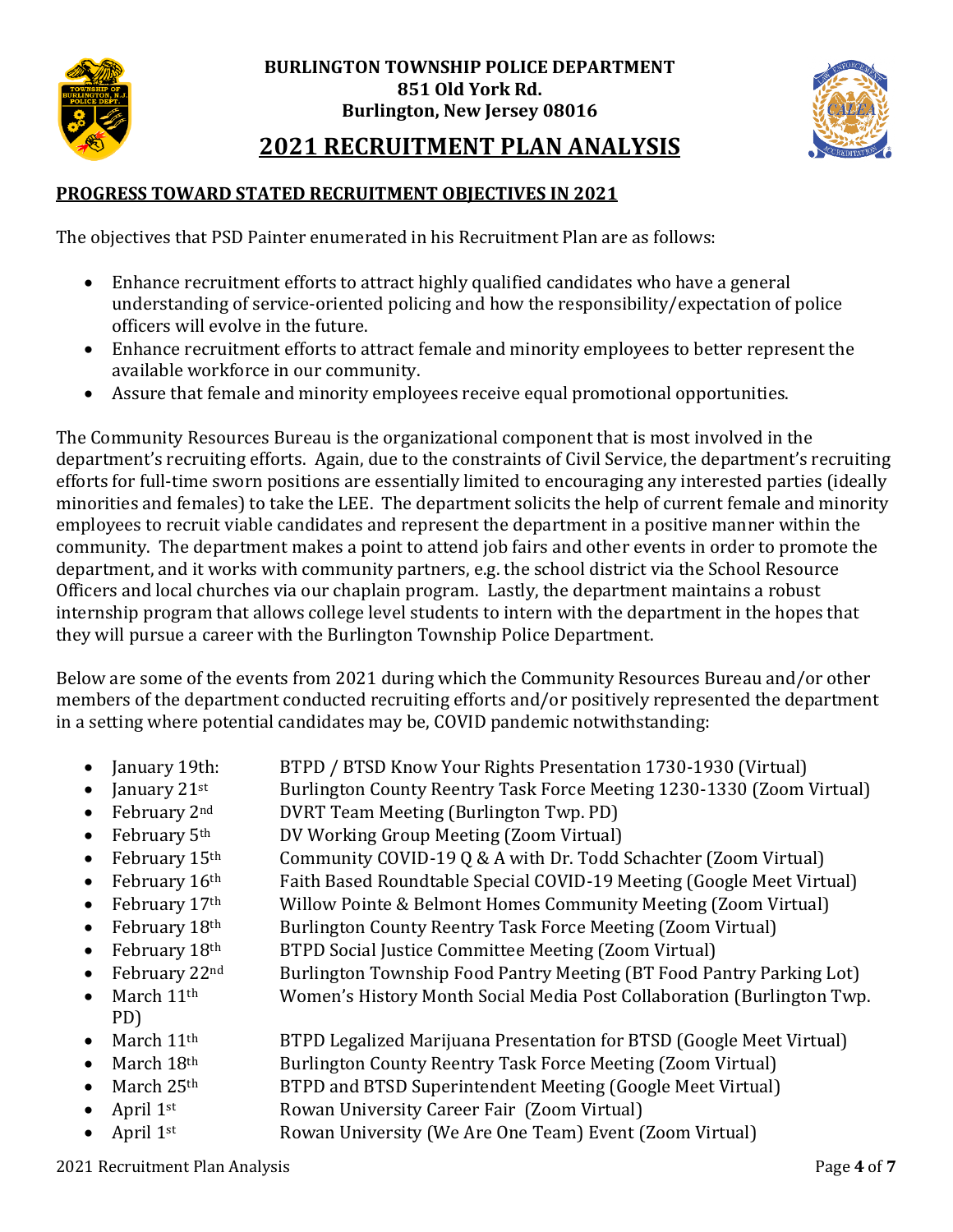



# **2021 RECRUITMENT PLAN ANALYSIS**

- April 8<sup>th</sup> BTPD Senior Fraud & Scams Seminar (Zoom Virtual)
- April 9th DV Working Group Meeting (Zoom Virtual)
- April 15<sup>th</sup> Burlington County Reentry Task Force Meeting (Zoom Virtual)
- April 15<sup>th</sup> BTPD Social Justice Advisory Committee Meeting (Zoom Virtual)
- April  $16<sup>th</sup>$  Shoprite (Burlington) Community Cheerios Box Unveiling Event (Shoprite Burlington)
- April 17<sup>th</sup> Spring Shred It Event (BT Municipal Building)
- April 20<sup>th</sup> Burlington County Hope One Event (Walmart Burlington)
- April 24<sup>th</sup> DEA National Drug Take Back Day (BTPD Lobby)
- April 26<sup>th</sup> CPTED Residential Security Survey (Pilesgrove, NJ)
- May 20<sup>th</sup> Burlington County Reentry Task Force Meeting (Zoom Virtual)
- May 20<sup>th</sup> BTPD Social Justice Advisory Meeting (Zoom Virtual)
- May 7<sup>th</sup> COVID-19 Town hall Recovery & Addiction Services (Virtual Webinar)
- May 19<sup>th</sup> Willow Pointe Office Meeting (Willow Pointe)
- June 4<sup>th</sup> DV Working Group Meeting (Zoom Virtual)
- June  $10<sup>th</sup>$  BTPD Homeless Prevention (Roma Strip)
- June  $11<sup>th</sup>$  Special Olympics Torch Run (Route 130 Southbound)
- June 9<sup>th</sup> Progressive Walk to Freedom (Green Acres II)
- June 12<sup>th</sup> DV Working Group Meeting (Virtual Zoom Meeting)
- June 17<sup>th</sup> Burlington County Reentry Task Force Meeting (Zoom Virtual)
- June 18<sup>th</sup> DVRT Meeting (BT Community Room)
- June 22<sup>nd</sup> DVRT Meeting (BT Community Room)
- Iuly 13<sup>th</sup> Kona on Patrol (Various Community Locations)
- July 15<sup>th</sup> BTPD Chaplain & Social Justice Advisory Committee Meeting (BT Community Room)
- July 15<sup>th</sup> Burlington County Reentry Task Force Meeting (Zoom Virtual)
	- August 3rd NNO Events Skimmer Field, Station 302 & Station 303 (Various Locations)
- August 5<sup>th</sup> DVRT Meeting (BT Community Room)
- August 6<sup>th</sup> DV Working Group Meeting (Zoom Virtual)
- August 10<sup>th</sup> Masonic Home Senior Fraud & Scam Presentation (Masonic Home)
- September 16<sup>th</sup> Burlington County Reentry Task Force Meeting (Fountain of Life Center)
	- September 17<sup>th</sup> Help Bag Hunger Event (Shoprite Burlington)
- September  $18<sup>th</sup>$  Burlington Township Fishing Derby (Sylvan Lakes Complex)
- September 27<sup>th</sup> Cub Scouts Pack-10 Tour of BTPD (BTPD)
- September  $28<sup>th</sup>$  Hope One Event (Walmart Burlington)
- September 30<sup>th</sup> BTPD Social Justice Advisory Meeting (Zoom Virtual)
- October 1<sup>st</sup> DV Silent Witness Event (RCBC Mount Laurel)
- October 9<sup>th</sup> Coffee with a Cop Event (7-11 Columbus Road)
- October  $16<sup>th</sup>$  Burlington Township Shredder Event (BT Municipal Center)
- October 17<sup>th</sup> Peak Center Trunk or Treat Event
- October 21<sup>st</sup> Burlington County Reentry Task Force Meeting (Fountain of Life Center)
- October 23rd DEA National Drug Take Back Day (BTPD Lobby)

2021 Recruitment Plan Analysis Page **5** of **7**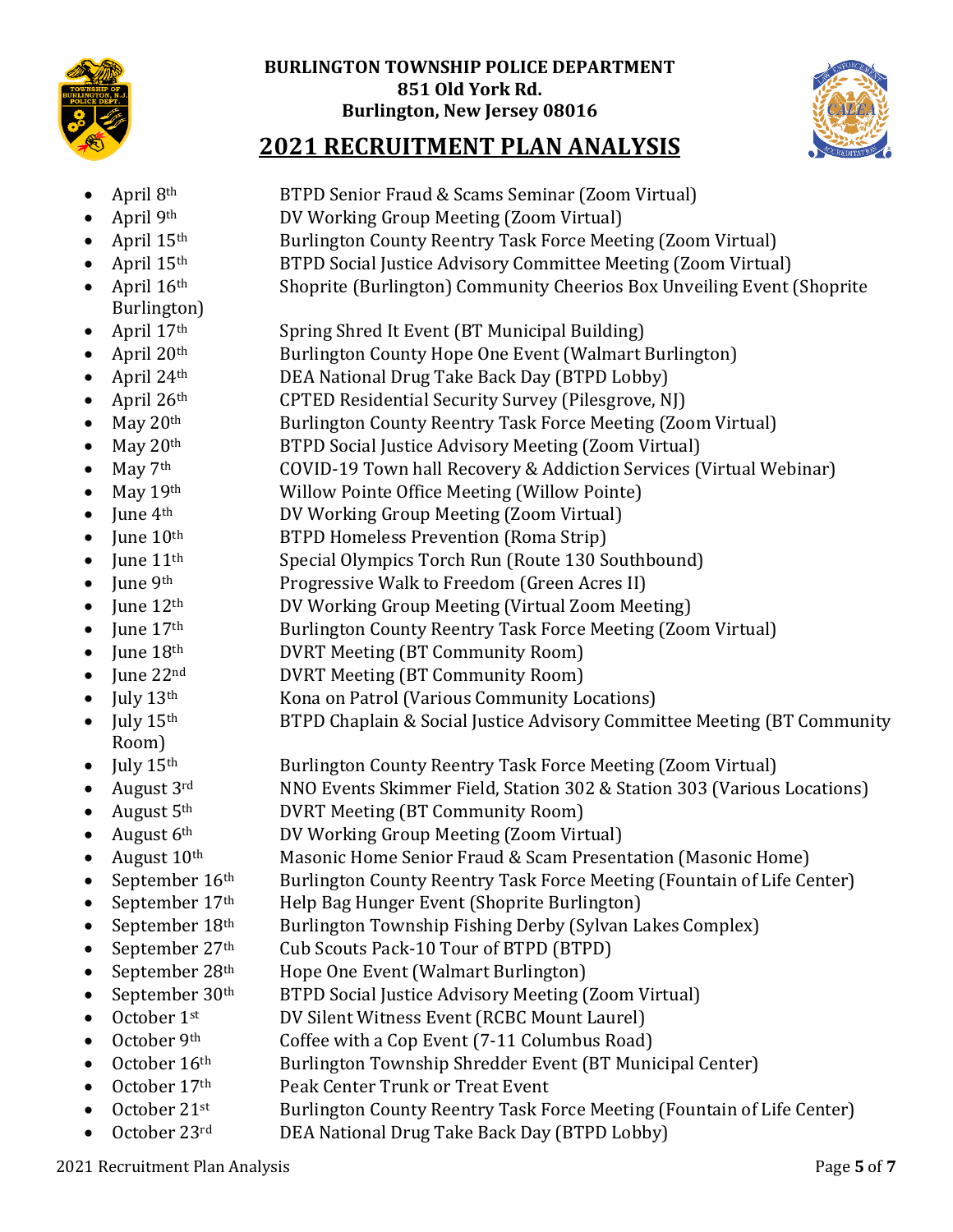



# **2021 RECRUITMENT PLAN ANALYSIS**

Nazarene)

October 24<sup>th</sup> Burlington Township Church of the Nazarene Truck or Treat (Church of the

- November 7<sup>th</sup> Shoprite Handcuff Hunger Drive Event (Shoprite Burlington)
	- November 18<sup>th</sup> Coffee with the Chaplains (BT Community Room)
- November 18<sup>th</sup> Burlington County Reentry Task Force Meeting (Fountain of Life Center)
- December 3<sup>rd</sup> DV Working Group Meeting (Zoom Virtual)
- December  $5<sup>th</sup>$  Burlington Township Community Menorah Lighting (Silver Dental)
- December 7<sup>th</sup> United Hearts Islamic Academy Tour of BTPD (BTPD)
- December 7<sup>th</sup> DVRT River Creek Meeting (Zoom Virtual)
- December 9<sup>th</sup> BTPD Chaplain's Meeting (BT Community Room)
- December 11<sup>th</sup> Odd Fellows Cemetery Teddy Bear Giveaway (Odd Fellows Cemetery)
- December 14<sup>th</sup> Hope One Event (Walmart Burlington)
- December 16<sup>th</sup> Target / FOP 84 Family in Need Christmas Shopping Event (Target Burlington)
- December 21<sup>st</sup> BTPD Delivered Food Donations from Shoprite Burlington to BT Food Pantry
- January 23<sup>rd</sup>: Coffee with Burlington Township Community Leaders (Dunkin Route 541)
- February  $8<sup>th</sup>$ : Coffee with a Cop (7-11 Columbus Road)
- February 26<sup>th</sup>: Shoprite Ending Hunger Event (Shoprite Burlington)
- June 1<sup>st</sup>: George Floyd Protest Event (Green Acres II)
- June 2<sup>nd</sup>: DVRT Team Meeting (BTPD Community Room)
- April 9<sup>th</sup>: Law and Justice Career Fair (Rowan University Glassboro Township)
- May  $4<sup>th</sup>$ : 2019 Philadelphia Diversity Career Fair (Girard College Philadelphia PA)
- June 1<sup>st</sup>: CIT Promotional Event (Shoprite Burlington)
- June 6<sup>th</sup>: George Floyd Protest Event (IFO Verizon Store)
- June 9th: Progressive Walk to Freedom (Green Acres II)
- June 18<sup>th</sup>: COVID-19 Town Hall Standing Up to Hate & Combatting Bias 0800-1100 (Virtual Webinar)
- July 11<sup>th</sup>: Free Slurpee Day (7-11 Columbus Road)
- July 13<sup>th</sup>: Coffee with a Cop (7-11 Columbus Road)
- July  $30<sup>th</sup>$ : Bike with a Cop Event (Sunset Ridge & Rancocas Estates)
- July 31<sup>st</sup>: Community Relations Meeting (Virtual Google Meet)
- August  $6<sup>th</sup>$ : Kona on Patrol (Various Community Locations)
- August 11<sup>th</sup>: Mr. Softee Pop-Up Event (Various Community Locations)
- August 20<sup>th</sup>: Bike with a Cop Event (Wawa Salem Road)
- August 27<sup>th</sup>: Social Justice Town Hall Meeting (Virtual Zoom Meeting)
- September 18<sup>th</sup>: Help Bag Hunger Event (Shoprite Burlington)
- October 13<sup>th</sup>: Hope One Event (Walmart)
- October 22<sup>nd</sup>: BTPD Social Justice Committee Meeting (Virtual Zoom Meeting)
- October 22<sup>nd</sup>: Critical Conversations Equity in Education (Virtual Zoom Meeting)
- November 4<sup>th</sup>: Social Justice Seminar "Know Your Rights" (Virtual Zoom Event)
- November 19<sup>th</sup>: BTPD Social Justice Committee Meeting (Virtual Zoom Meeting)
- November 19<sup>th</sup>: Know Your Rights Critical Conversations Event (Virtual Google